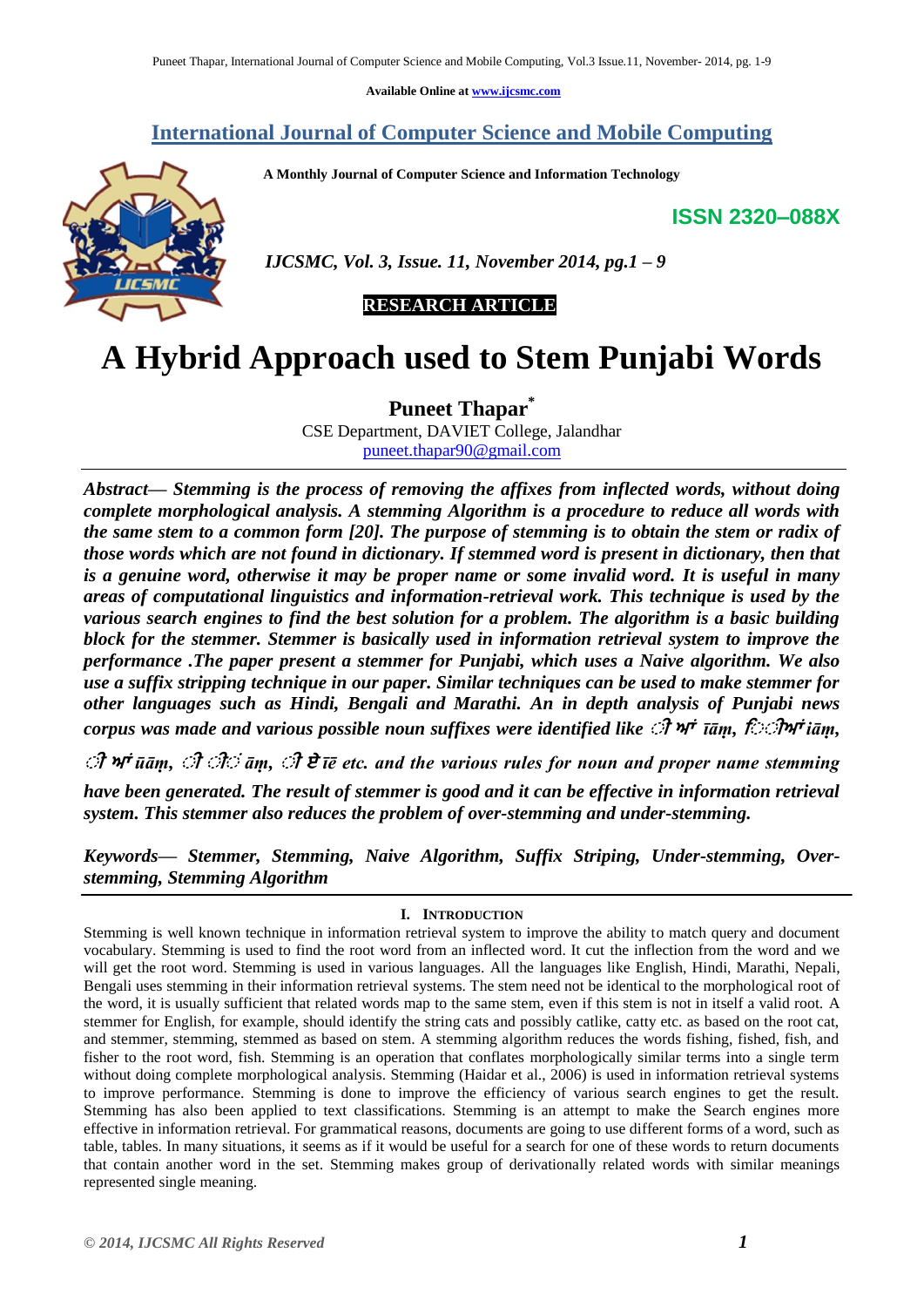The first paper on the stemmer was published in 1968.It was written by Julie Beth Lovins [1]. A later stemmer was written by Martin Porter and was published in the July 1980 issue of the journal Program [2]. E.g. table 1 shows the stemming examples.

| Table 1: Stemming Example |                  |  |  |  |  |
|---------------------------|------------------|--|--|--|--|
| <b>INFLECTED WORD</b>     | <b>ROOT WORD</b> |  |  |  |  |
| ਕਤ                        | ਕਤਾ              |  |  |  |  |
| ਮੰਡੋ                      | ਮਡਾ              |  |  |  |  |
| ਕਮਰੇ                      | ਕਮਰਾ             |  |  |  |  |
| ਜਮਾਤਾ                     | ਜਮਾਤ             |  |  |  |  |

In Punjabi language stemming (Mandeep et al.,2009) for nouns and proper names, an attempt is made to obtain stem or radix of a Punjabi word and then stem or radix is checked against Punjabi noun morph and proper names list. An in depth analysis of Punjabi news corpus was made and various possible noun suffixes were identified like ी ਆਂ īām, िीਆਂ iām, ी ਆਂ ūām, ी ी am, ी ऐ ie etc. and the various rules for noun and proper name stemming have been generated. Punjabi language stemmer for nouns and proper names is applied for Punjabi Text Summarization. Text Summarization

is the process of condensing the source text into shorter version. Those sentences containing Punjabi language nouns or proper names are important.

#### **II. BACKGROUND AND RELATED WORK**

Research in Punjabi Stemming is not done so far as compared to the other languages. The stemmer for other languages like English, Nepali, Bengali and Hindi are present. Mostly the word is done on English language. Algorithm for suffix stripping is used in 1980 by M.F Porter. In this it uses a list of suffixes by which it matches an inflected word and removes the suffix [2]. Stemming algorithm is used for German languages. In this stemmer firstly it removes a suffix from the word and then checks the validity of word. If the word found to be illogical then it substitutes the suffix with the other words [4]. In the Dutch stemmer it uses a suffix stripping algorithm and dictionary lookup rule based methods [5].In the Nepali Stemming it uses a morphological analyzer which determines the given inflected word .In this it also tells about the Dawson stemming algorithm, krowertz algorithm [6].Lightweight Stemmer for Bengali also exists. In which it just strips the affix from the word without doing the complete morphological analysis. It removes suffixes as well as prefixes. This type of approach that is used for stemming is also called affix removal approach [7]. In the lightweight stemmer for Hindi it uses a look up table approach in which word is matched with the words present in the lookup table. Light weight stemmer approach uses affix removal algorithm and n gram stemming algorithm. It also shows the over stemming errors and the under stemming errors [13].There is a hybrid approach which is used for stemming of Arabic text. In this approach it uses a dictionary technique, morphological analysis, affix removal, statistical and translation technique. It also shows the accuracy of this hybrid approach on various areas like economics, science, medical and sport [14].

#### **III.PUNJABI LANGUAGE DESCRIPTION**

Punjabi is called also Gurmukhi or Shahmukhi. It was developed by Guru Nanak Dev ji (first Sikh Guru) in the 16th Century. Gurmukhi means "from the mouth of the Guru"[20]. Shahmukhi is mostly spoken in Pakistan and written in Arabic text. Arabi has a different syntax than the Punjabi text. Shahmukhi is not so much spoken in Punjab. Shahmukhi have different writing syntax than the Gurmukhi Language. Due to writing syntax in Arabic this is most popular in Pakistan. Gurmukhi has its own features like it is a tonal language with three tones. In this when the consonants are used together, then special symbols are used together to combine the rest part of the word. Here is the list of vowels, laga matra, consonants and the other symbols that are used in Gurmukhi. By using these components you can learn and speak Punjabi easily. In the section 6, it contains the list of symbols and in the brackets these is a text written that means how to pronounce the Punjabi characters. Guru Granth Sahib is written in Gurmukhi script. Modern Gurmukhi has 41 consonants and 9 vowel sounds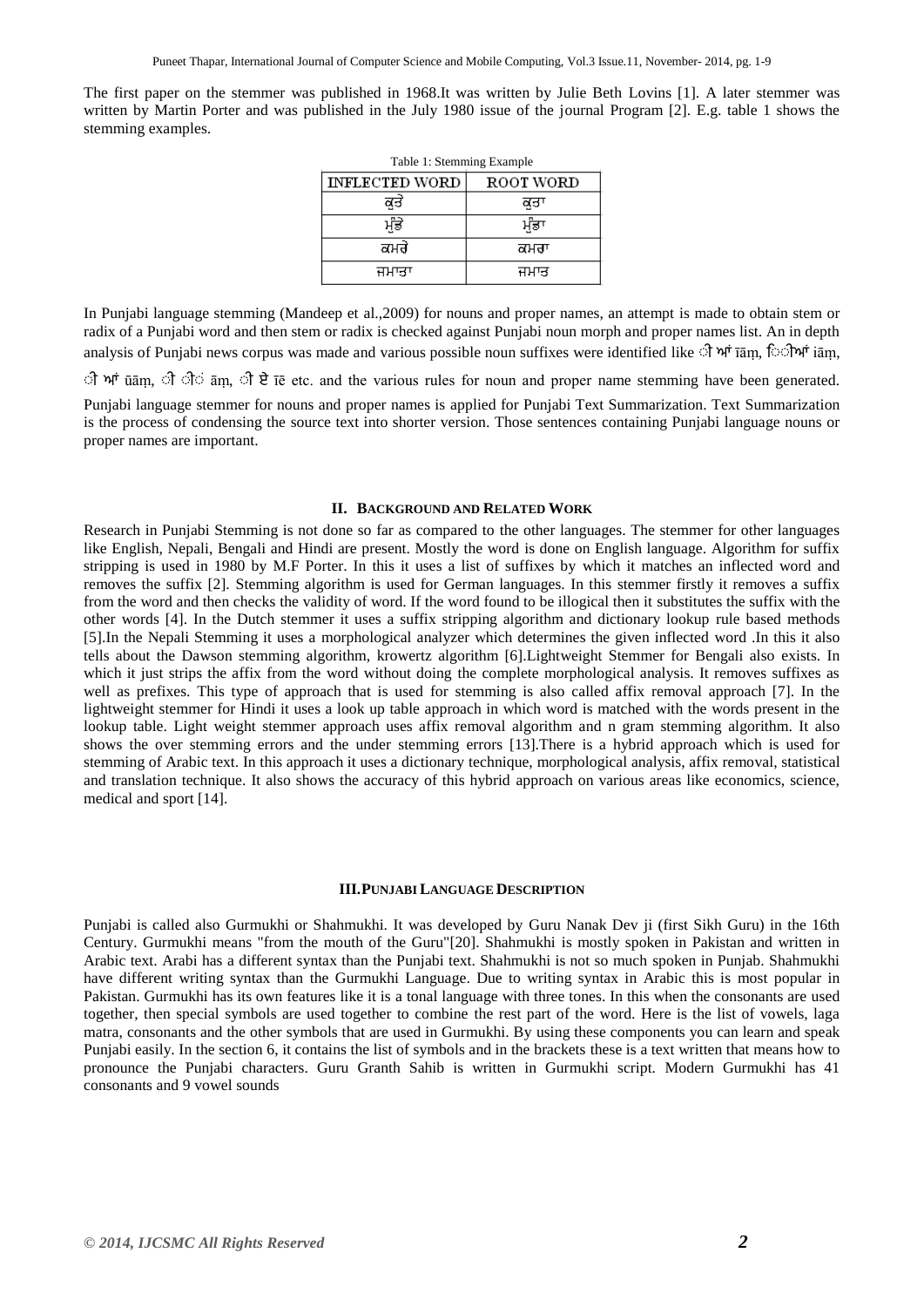| S.no. | <b>Symbols</b> | <b>Names</b>  |
|-------|----------------|---------------|
| 1.    |                | Sihari        |
| 2.    |                | <b>Bihari</b> |
| 3.    | Τ              | Kanna         |
| 4.    |                | Aonkar        |
| 5.    |                | Dulonkar      |
| 6.    |                | Lanvan        |
| 7.    | ۵.             | Dulanvan      |
| 8.    |                | Hora          |
| 9.    | o.             | Kanora        |

Table 2: Laga matra's in Punjabi language

# **Other symbols in Punjabi**

| dhak'<br>m | indi) |  |
|------------|-------|--|
|------------|-------|--|

# **Consonants in Punjabi language**

| ੳ        | юf        | ੲ       | Η         |         | ਹ       |                     |
|----------|-----------|---------|-----------|---------|---------|---------------------|
| (ura)    | (aira)    | (m)     |           | (sassa) |         | (haha)              |
| ਕ        | ਖ         | ग       | w         |         |         | দ্ধ                 |
| (kakka)  | (khakha)  | (gaga)  | (ghaga)   |         | (nanna) |                     |
| ਜ਼       | ਛ         | ਜ       | ਬ         |         |         | ਞ                   |
| (chacha) | (shasha)  | (jaja)  | (jhaja)   |         |         | (nainna)            |
| ਟ        | ਨ         | ਡ       | त्त       |         |         | ਣ                   |
| (tainka) | (thatha)  | (dadda) | (dhadda)  |         |         | (naanna)            |
| ਤ        | ਥ         | ਦ       | π         |         |         | ਨ                   |
| (tatta)  | (thattha) | (dadda) | (dhadhha) |         |         | (n <sub>ana</sub> ) |
| ਪ        | ਫ         | ਸ਼      | ਭ         |         |         | Ή                   |
| (pappa)  | (fafa)    | (baba)  | (bhabha)  |         |         | (mamma)             |
| ਯ        | ਰ         | ਲ       | ਵ         |         |         | ਤ                   |
| (yaya)   | (rara)    | (lala)  | (vavva)   |         |         | (rarha)             |
| ਸ਼       | ਖ         | ता      | ਜ਼        | ਫ਼      |         | 芮                   |
| sassha   | khakhha   | gaggha  | jajjha    | faffha  |         | lallha              |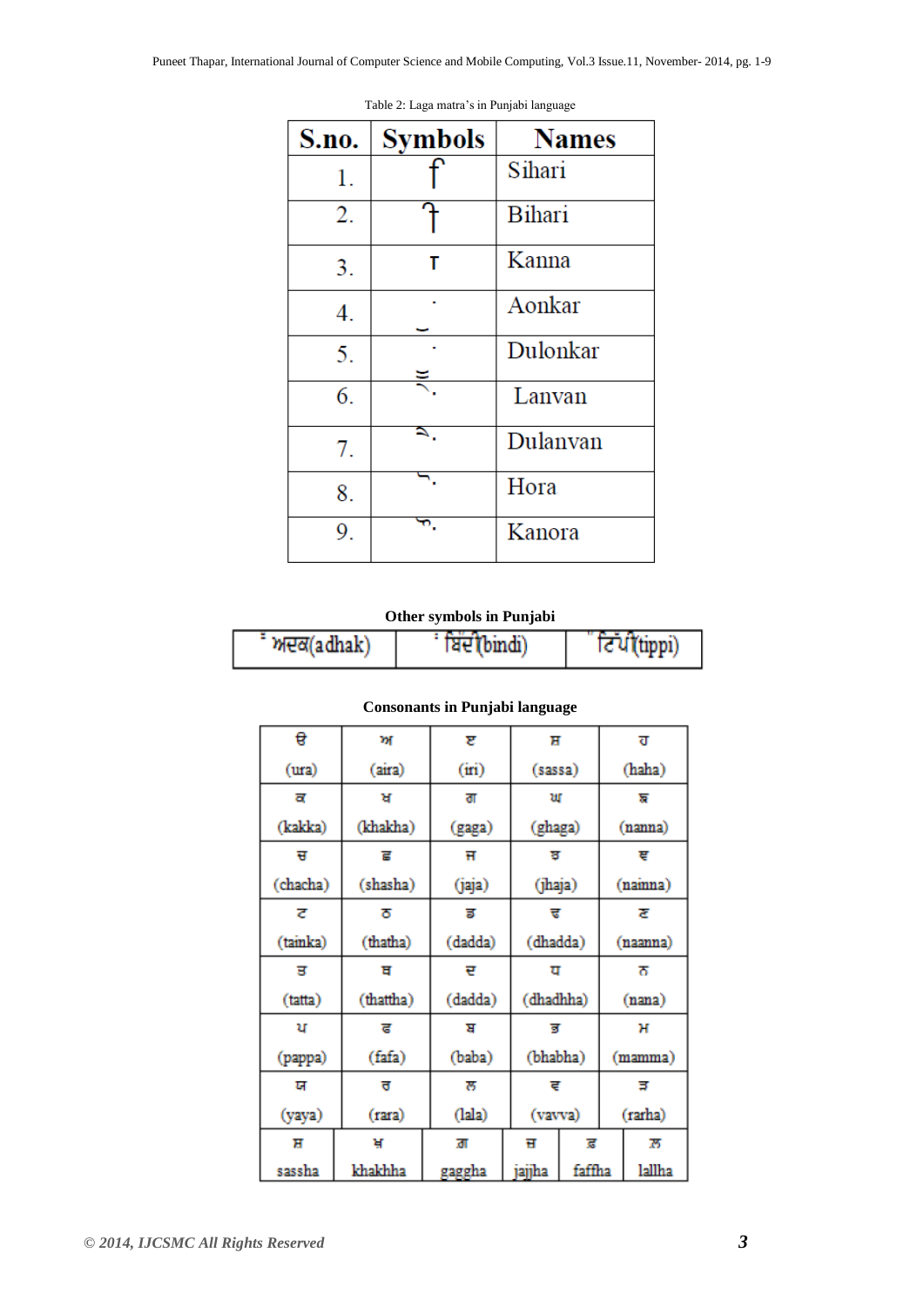## **IV.AVAILABLE STEMMING TECHNIQUES**

Many theories and experiments have been developed to evaluate the efficiency and the stability of the stemming process in information retrieval. There are several techniques used for word stemming, developed within the time. The first approach was Dictionary-Based approach then Corpus-Based Technique and then the rule based techniques.

#### *A. Dictionary-Based Technique*

Historically, stemmers have often been thought of as either dictionary-based or algorithmic. In the Dictionary based stemmers it matches every word with a word on a proper digitalized dictionary, correspond each word to its stem. This method seems to be effective but inadequate to deal with unlimited words and their formation. This was the main reason that led him to evaluate algorithmic stemmers and conclude that "despite the errors they can be seen to make, they still give good practical results". Dictionary-based stemmers require dictionary maintenance, to keep up with an everchanging language, and this is actually quite a problem. It is not only that a dictionary created to assist stemming nowadays will probably require major updating in a few years' time, but also that a dictionary in use for this purpose today. [15]

#### *B. Rule-Based Technique*

 This is the widest applied stemming technique, with most representative the algorithm introduced by Porter (1980). With specific rules for the English language, this algorithm removes iteratively suffixes from a given word, reducing it on its stem. Even if the algorithm has its limitations, it is the most commonly accepted for its high precision and recall. Lovin's stemmer (1968) follows the same rule-based technique but it does not apply its rules iteratively and it is more conservative than Porter's algorithm. On this path Paice & Husk (1990) have also worked introducing one more English stemmer with different rules. For Scandinavian languages we have also rule-based stemmers presented on 2001. Finally, applying the same philosophy, there are implemented rulebased stemmers for Romance languages (English, French, Spanish, Portuguese, Italian), Germanic Languages (German, Dutch), Scandinavian Languages (Swedish, Norwegian, Danish), Other Languages like Russian [15].

#### *C. Light-Stemming Technique*

Today there are plenty of rule-based algorithms and stemmers, developed for various languages. Most of the times, for each of them, a different algorithm is used to reach higher precision in the results. So lately we have light-stemmers, referred to the process of stripping off a small set of prefixes and/or suffixes without trying to deal with infixes or recognize patterns and find roots. [15]

#### *D. Corpus-Based Technique*

An algorithmic stemmer uses lists of words either for suffix removal or exclusion. The more advanced is the algorithm the longer are these lists. On the other hand, a dictionary-based stemmer needs to remove some basic suffixes before starts the look-up process in the extended dictionary. Trying to improve the effectiveness of these stemmers we are driven to the rule-based technique. This hybrid perspective was applied in many stemming algorithms. The hypothesis of that work is that the word forms that should be conflated will co-occur in documents from the corpus. Corpus-based stemming was found to provide moderate improvement over existing rule-based stemmers. [15]

## *E. Lovins Stemmer*

The lovin stemmer is a single pass stemmer, context sensitive and longest match stemmer. Lovins stemmer maintains a list of most frequent suffixes, 250 in number and removes the longest suffix ensuring that the stem is at least three characters long. It is unreliable and frequently fails to produce the correct stem. [6]

# *F. Porter Stemmer*

This is the conflation stemmer. This was designed for English language. This is made up of a combination of smaller and simpler suffixes. It has 5 steps applying rules with each step. If any suffix rule matches the word, then the condition attach to it are tested and stem is obtained by removing the suffix. It is mostly used stemmer. [6]

#### *G. Dawson Stemmer*

This stemmer is based on the Lovins stemmer. It extends the suffix list to 1200 suffixes. It keeps the longest match and single pass of Lovins stemmer.

#### *H. Krovertz Stemmer*

This stemmer is basically based on the morphology. It removes the suffixes and then checks the words in the dictionary. [6]

# **V. PROPOSED METHODOLOGY FOR STEMMING IN PUNJABI**

Proposed stemmer is based on hybrid approach of suffix stripping algorithm and suffix substitution algorithm and some extent of Naive technique.

#### *A.* Naive Algorithm

The term Naive is the concept of artificial intelligence research and problem solving concept in mathematics denoted as Naive search. Naive stemmers employ a lookup table which contains relations between root forms and inflected forms. To stem a word, the table is queried to find a matching inflection. If a matching inflection is found, the associated root form is returned. Naive approaches are criticized for their general lack of elegance in that no algorithm is applied that would more quickly converge on a solution. In other words, there are more operations performed during the search than should be necessary. The algorithm is only accurate to the extent that the inflected form already exists in the database. Given the number of words in a given language, like English, it is unrealistic to expect that all word forms can be captured and manually recorded by human action alone. Manual training of the algorithm is overly time-intensive and the ratio between the effort and the increase in accuracy is marginal at best. Naive algorithms do overcome some of the challenges faced by the other approaches. Naive algorithms are initially very difficult to design given the immense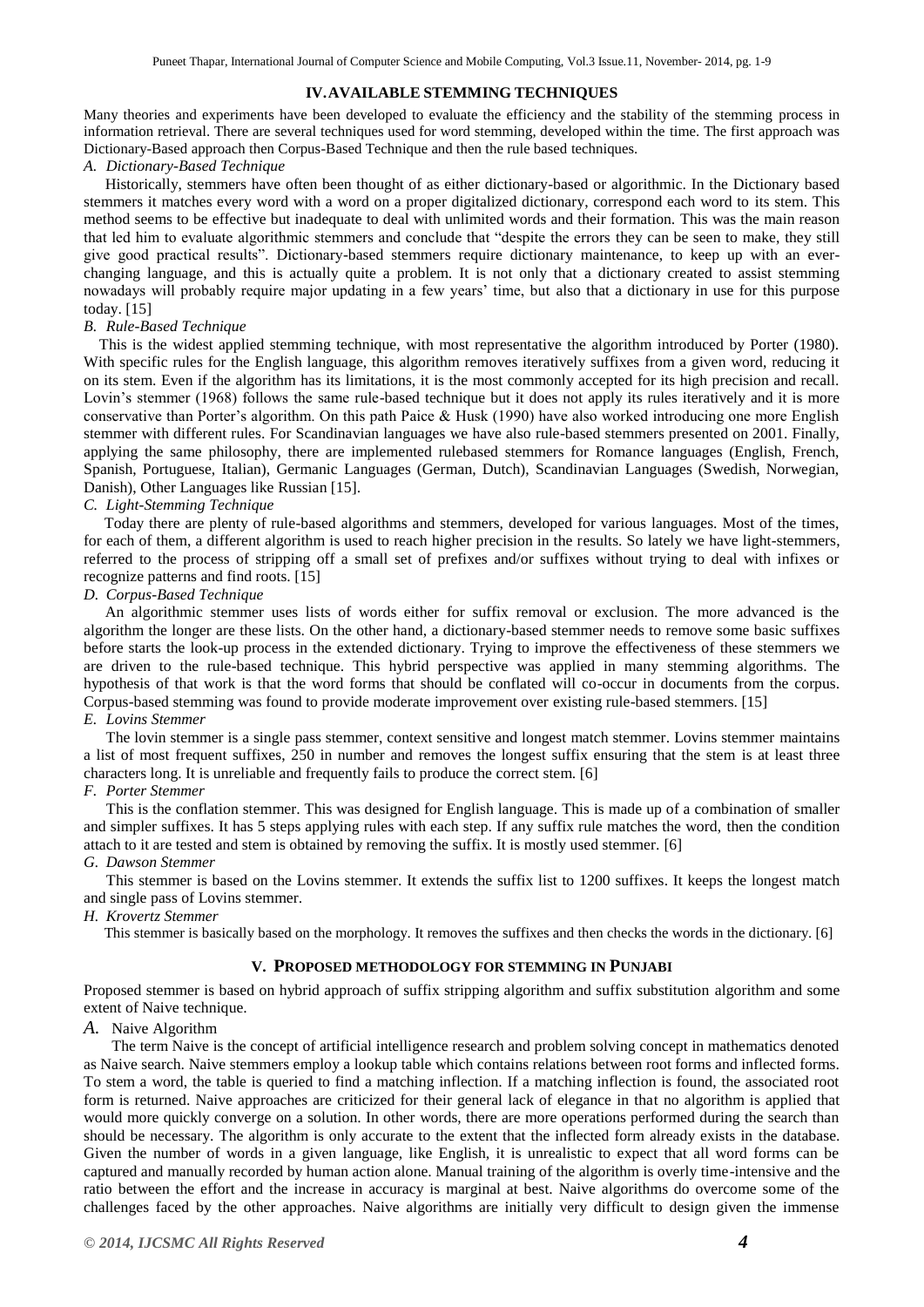amount of relations that must be initially stored to produce an acceptable level of accuracy. However, Naive algorithms are easy to improve in that decreasing the stemming error is only a matter of adding more relations to the table. Someone with only a minor experience in linguistics is capable of improving the algorithm, unlike the suffix stripping approaches which require a good knowledge. This term is also same as pattern matching algorithm in which word is matched word by word. The result depends on the matching of word.

#### *B. Suffix Stripping Algorithms*

Suffix stripping algorithms do not rely on a lookup table that consists of inflected forms and root form relations. Instead, a typically smaller list of "rules" is stored which provide a path for the algorithm, given an input word form, to find its root form. Some examples of the rules include:

- If the word ends in ' $w$ ', remove the ' $w$ '.
- If the word ends in  $'W'$ , remove the  $'W'$ .
- If the word ends in 'IAw', remove the ' IAw '.

Suffix stripping approaches enjoy the benefit of being much simpler to maintain than Naive algorithms, assuming the maintainer is sufficiently knowledgeable in the challenges of linguistics and morphology and encoding suffix stripping rules. Suffix stripping algorithms are sometimes regarded as crude given the poor performance when dealing with exceptional relations (like 'dosq' and 'dosqI').

#### **VI.WORKING OF PUNJABI STEMMER**

Firstly the word entered is checked in database of root words, here we are using Naive technique but only to check whether the entered word is root word or not. If it is found then it will be simply displayed as output, which means the word entered by the user is root word. If it doesn't exist in root word database then suffix stripping along with suffix substitution will be applied

In the proposed stemmer there will be two database table one table will be of root words having approximately 250000 root words and the other table will maintain the suffix to be stripped and corresponding suffixes to be substituted. So suffix stripping and suffix substitution will be done from the database of suffixes. After that the stemmed word will again be checked in the root word database table to ensure that the word is stripped correctly and will be displayed to the user. The proposed stemmer reduces the problem of over-stemming and under-stemming since the result is displayed to user after ensuring the stemmed word in the root word database i.e. if the stemmed word is over-stemmed or under-stemmed it will not match in the root word database. So, accurate results will be displayed to user.



Figure1. Working of Punjabi Stemmer.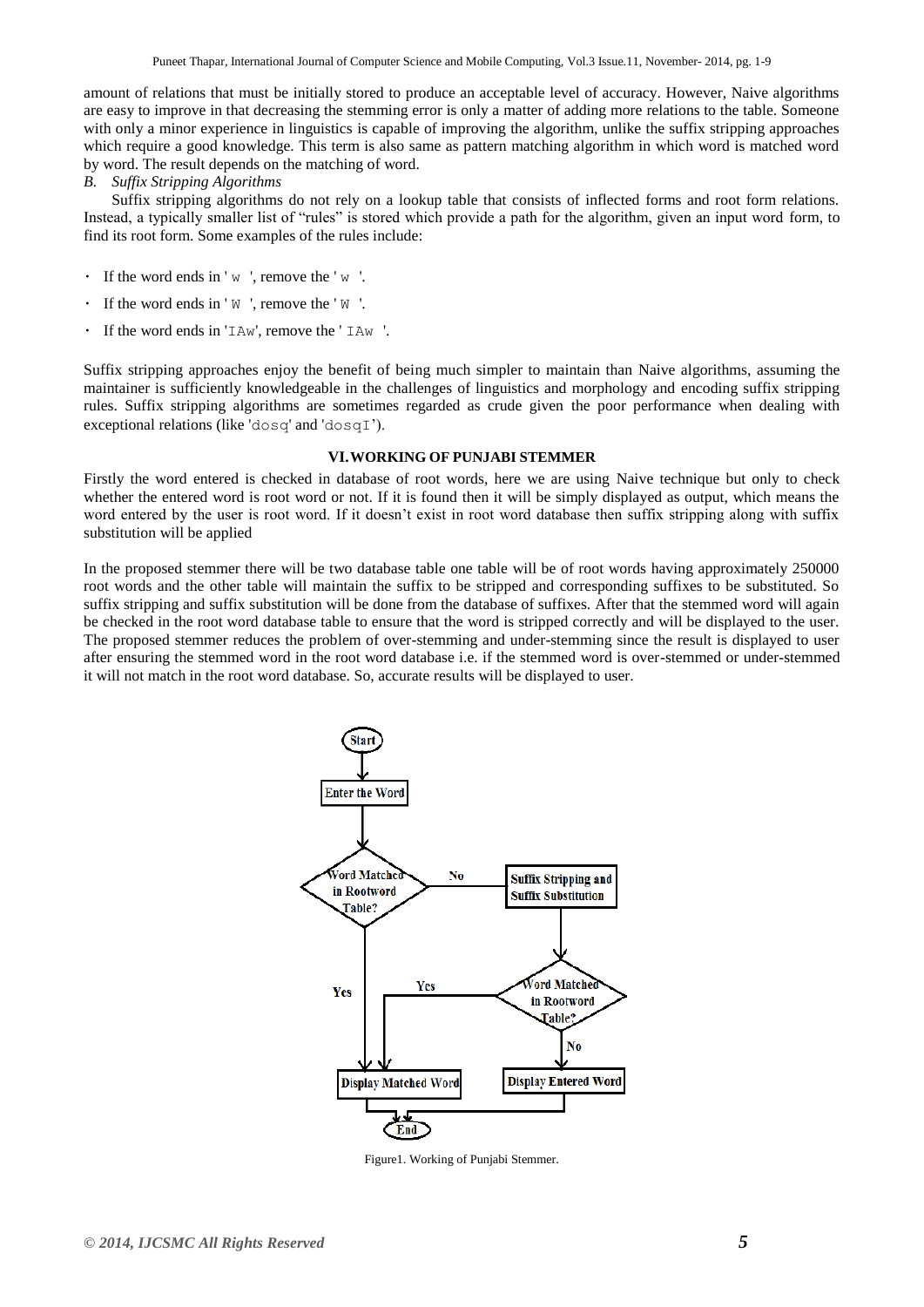# **VII. EXPERIMENTAL RESULTS**

#### *A. Correctness*

Correctness of a stemmer depends on the word present in the look up table. We have entered 52000 words in our lookup table therefore it reduces the chances of going to the second option of suffix stripping. Bigger database causes more correctness.

#### *B. Effectiveness*

Effectiveness of the stemmer depends on the behavior of the system. Behavior means what stemmer will do whenever an abnormal condition occur. Abnormal condition means whenever somebody tries to enter a word which does not exists. Our stemmer is very effective if anybody tries to enter a word that does not exists it just shows that word in the output box. Our stemmer effectively adjusts in different type of environment. Over stemming and under-stemming problem are also controlled in the stemmer. These errors are more whenever we are using suffix removal technique. By using Naive technique we have controlled these errors. If the word found in the database then there is no chance of these errors to occur.

#### *C. Performance*

Performance of stemmer will be high if the result is positive. The conflation class of stemmer is 4.Here in the above calculation it shows that we have 52000 words entered in the list and 14400 words are root type words we can calculate mean number of words by dividing the number of unique words with the number of unique stem after stemming.

MWC=Mean Number of Words. WC is given by the following equation.  $MWC = N/S$  --------------- (1) N=Number of unique words before stemming S=Number of unique stem after stemming

In our stemmer number of unique word before stemming are 52000 and the number of unique words after stemming are 12700. By substituting these values in equation no 1 we get

MWC=52000/12700  $MWC=4.09$ 

We have tested our stemmer with the help of ten groups of persons. Results are shown in Table 3. Here we have taken fifteen groups. Each group has different number of persons. Each group has different number of words to be tested. We have calculated the accuracy for each group and then calculate the accuracy of our stemmer by calculating the average accuracy of the groups. Average accuracy of our stemmer is 81.27%.

| <b>Table 3 Experimental Results</b> |                                           |                                                |                                                 |                                         |          |  |
|-------------------------------------|-------------------------------------------|------------------------------------------------|-------------------------------------------------|-----------------------------------------|----------|--|
| S No.                               | Number of<br>groups for<br><b>Testing</b> | No. of<br>Persons in a<br><b>Testing group</b> | Number of<br><b>Words</b> entered<br>by Persons | <b>Accurate words</b><br>after stemming | Accuracy |  |
| 1                                   | Group 1                                   | 15                                             | 4500                                            | 3243                                    | 72.06%   |  |
| 2                                   | Group 2                                   | 10                                             | 3000                                            | 2467                                    | 82.23%   |  |
| 3                                   | Group 3                                   | 10                                             | 3000                                            | 2355                                    | 78.50%   |  |
| 4                                   | Group 4                                   | 15                                             | 4500                                            | 3423                                    | 76.06%   |  |
| 5                                   | Group 5                                   | 15                                             | 4500                                            | 3688                                    | 81.95%   |  |
| $\overline{6}$                      | Group 6                                   | 10                                             | 3000                                            | 2315                                    | 77.16%   |  |
| 7                                   | Group 7                                   | 10                                             | 3000                                            | 2233                                    | 74.43%   |  |
| $\overline{\mathbf{8}}$             | Group 8                                   | 10                                             | 3000                                            | 2435                                    | 81.16%   |  |
| 9                                   | Group 9                                   | 10                                             | 3000                                            | 2406                                    | 80.20%   |  |
| 10                                  | Group 10                                  | 10                                             | 3000                                            | 2412                                    | 80.40%   |  |
| 11                                  | Group 11                                  | 10                                             | 3000                                            | 2487                                    | 82.90%   |  |
| $12 \$                              | Group 12                                  | 15                                             | 4500                                            | 3666                                    | 81.46%   |  |
| 13                                  | Group 13                                  | 15                                             | 4000                                            | 3444                                    | 86.10%   |  |
| 14                                  | Group 14                                  | 10                                             | 3000                                            | 2540                                    | 84.66%   |  |
| 15                                  | Group 15                                  | 10                                             | 3000                                            | 2576                                    | 85.86%   |  |

#### *D. Mean Removal Rate*

*Mean Removal Rate is measured by calculating the number of suffixes attached with any word. E.g. if a word in Punjabi like muMfw is used the various variations for muMfw is muMfy, muMfIAw. muMfIAw have three suffixes at end, muMfy have one and muMfw itself has no suffix therefore total number of suffixes are 3.*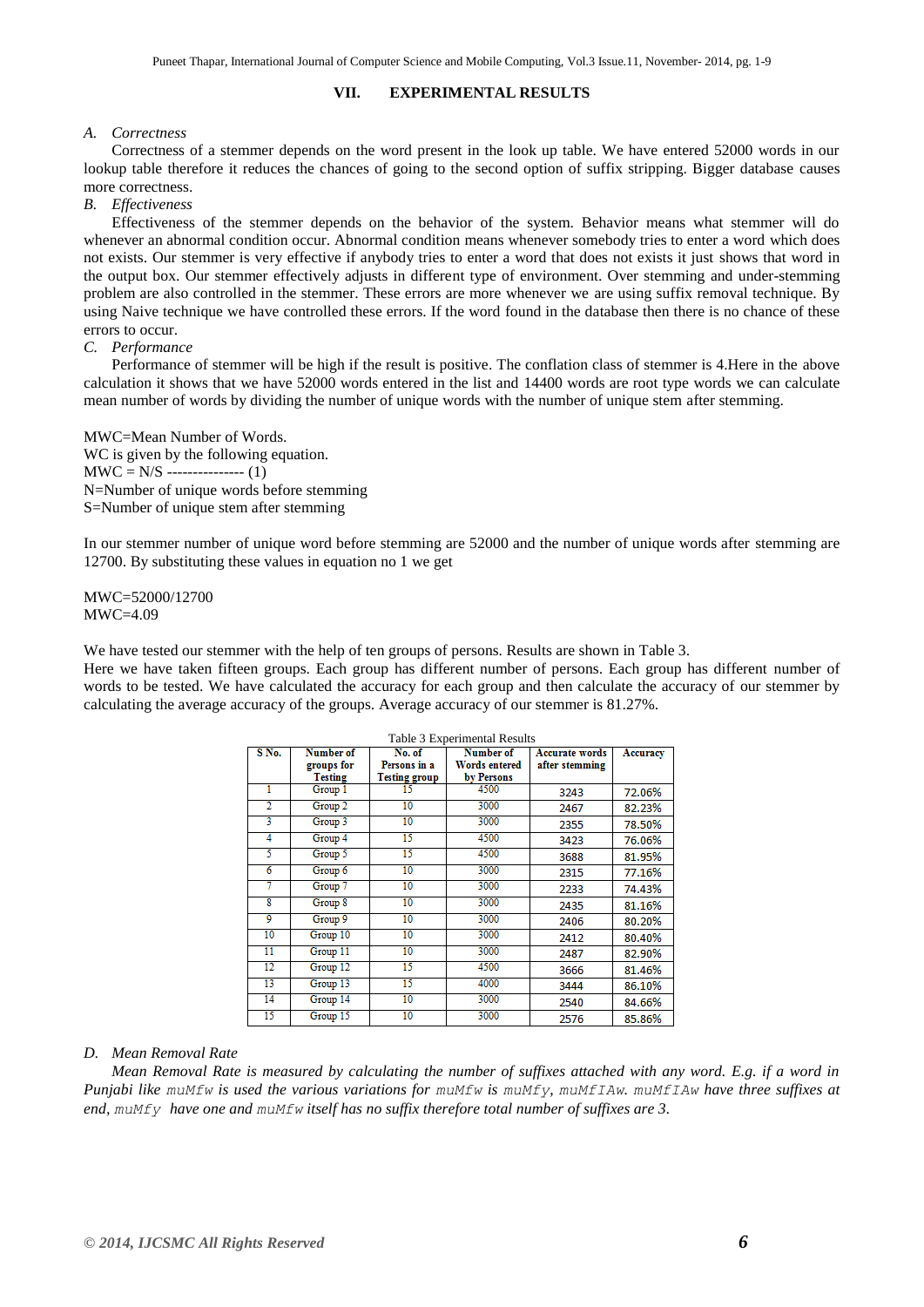|       |  | <b>WORD SUFFIX NO. OF SUFFIXES</b> |  |  |  |
|-------|--|------------------------------------|--|--|--|
|       |  |                                    |  |  |  |
| ਡਿ    |  |                                    |  |  |  |
| ਮੰਡੀਆ |  |                                    |  |  |  |

Table 4 Suffixes present with word

Mean Removal Rate=Sum of all the suffixes/Number of suffixes

Mean Removal rate for word ask is= $0+1+3/3 = 1.33$ 

*E. Over-stemming and under-stemming*

Over-Stemming and Under-Stemming are the two error measurements in stemming algorithms. Over-stemming is an error where two separate inflected words are stemmed to the same root. Over-stemming occurs when words that are not morphological variants are conflated. Under-stemming is an error where two separate inflected words should be stemmed to the same root. Under-stemming occurs when words that are indeed morphological variants are not conflated. We have created a list of Punjabi words in which these over and under stemming error come if we are using a suffix stripping approach. The list of words contains approximately 200 words. We are minimizing these errors by entering these 200 words with a best solution in the database. We have shown the list of words in Table 5. Table 5 List of some words

| (Over-stemming and Under-stemming errors) |         |        |        |  |         |           |
|-------------------------------------------|---------|--------|--------|--|---------|-----------|
| ਦੋਸਤ                                      | ਦੋਸਤਾਨਾ | ਅਮਲ    | ਅਮਲੀ   |  | ਅਦਾ     | ਅਗਾਇਗੀ    |
| ਮਸਤ                                       | ਮਸਤਾਨਾ  | ਅਮੀਰ   | ਅਮੀਰੀ  |  | ਅਦਾਜ    | ਅਦਾਜਾ     |
| ਜਾਗ                                       | ਜਾਗਨਾ   | ਸੰਗਤਰਾ | ਸੰਗਤਚੀ |  | ਚੰਗ     | ਚੰਗੀਲਾ    |
| ਅਚਾਰ                                      | ਅਚਾਰੀਆ  | ਲਾਲ    | ਲਾਲੀ   |  | ਅਧਿਅਕਸ਼ | ਅਧਿਅਕਸ਼ਤਾ |
| ਦੀਵਾ                                      | ਦੀਵਾਨਾ  | ਡਕੈਤ   | ਡਕੈਤੀ  |  | ਅਧਿਕ    | ਅਧਿਕਾਰ    |
| ਮਰ                                        | ਮਰਾਨਾ   | ਡਾਕਟਰ  | ਡਾਕਟਰੀ |  | ਅਧੀਨ    | ਅਧੀਨਤਾ    |
| ਯਾਰ                                       | ਯਾਰਾਨਾ  | ਡਾਟ    | ਡਾਟੀ   |  | ਅਨਉਚਿਤ  | ਅਨਉਚਿਤਤਾ  |
| ਜਾਰ                                       | ਜਾਰਾਨਾ  | ਢੋਲ    | ਢੋਲੀ   |  | ਅਨੰਤ    | ਅਨੰਤਤਾ    |
| ਚਿੰਤਾ                                     | ਚਿੰਤਕ   | ਢੋਗ    | ਢੋਗੀ   |  | ਅਨਪਤ    | ਅਨਪੜਤਾ    |
| ਜਾਗ                                       | ਜਗਰਾਤਾ  | ਤਸਕਰ   | ਤਸਕਰੀ  |  | ਅਨਰਥ    | ਅਨਰਥਕ     |
| ਅਜਾਦ                                      | ਅਜਾਦੀ   | ਤਕਨੀਕ  | ਤਕਨੀਕੀ |  | ਹਨੇਰਾ   | ਹਨੇਰੀ     |
| ਅੰਜੀਰ                                     | ਅੰਜੀਰਨ  | ਤਬਾਹ   | ਤਬਾਹੀ  |  | ਅਨਾਚਾਰ  | ਅਨਾਚਾਰਤਾ  |
| ਅਜੀਵ                                      | ਅਜੀਵਕਾ  | ਤਰਾਸ   | ਤਰਾਸੀ  |  | ਨੀਦ     | ਨੀਦਚਾ     |
| ਜੜਨਾ                                      | ਜੁੜਬਾ   | ਤਲਾਸ਼  | ਤਲਾਸ਼ੀ |  | ਅਨੁਦਾਨ  | ਅਨੁਦਾਨੀ   |
| ਅੰਤਚੰਗ                                    | ਔਤਰੰਗਤ  | ਤਵਾ    | ਤਵੀ    |  | ਮਾਨ     | ਮਾਨਤਾ     |
| ਪੀਲਾ                                      | ਪੀਲੀਆ   | ਮੌਜ    | ਮੌਜਾ   |  | ਗਿਆਨ    | ਗਿਆਨੀ     |

#### **VIII. COMPARISON WITH OTHER STEMMERS**

Most important factor for measuring the effectiveness or comparison of any NLP base application is the accuracy. Table 6 shows the comparison of our proposed stemmer for Punjabi with the stemmers of other languages on the basis of accuracy. These stemmer's works on different languages and different number of words. These stemmers uses different algorithm for stemming.

| rable o Stemmer Comparison                                |                   |                      |  |  |  |
|-----------------------------------------------------------|-------------------|----------------------|--|--|--|
| <b>Technique Used</b>                                     | No. of Words      | <b>Accuracy in %</b> |  |  |  |
| <b>Dutch Porter Stemmer</b>                               | 45000             | 79.23                |  |  |  |
| Language Dependent Rules                                  | <b>Rule Based</b> | 75                   |  |  |  |
| Suffix Removal Technique.                                 | 35977             | 88                   |  |  |  |
| Morphological Analysis,<br>Affix-removal and Dictionaries | 10000             | 83                   |  |  |  |
| Affix Removal by Subsituting rules                        | 5000              | 94.84                |  |  |  |
| Corpus Based Statistical Approach                         | 500               | 70.8                 |  |  |  |
| Finite state automaton rules                              | 3000              | 90.5                 |  |  |  |
| Porter Algorithm                                          | 703               | 92.7                 |  |  |  |
| <b>Brute Force Technique</b>                              | 52000             | 81.27                |  |  |  |
|                                                           |                   |                      |  |  |  |

Table 6 Stemmer Comparison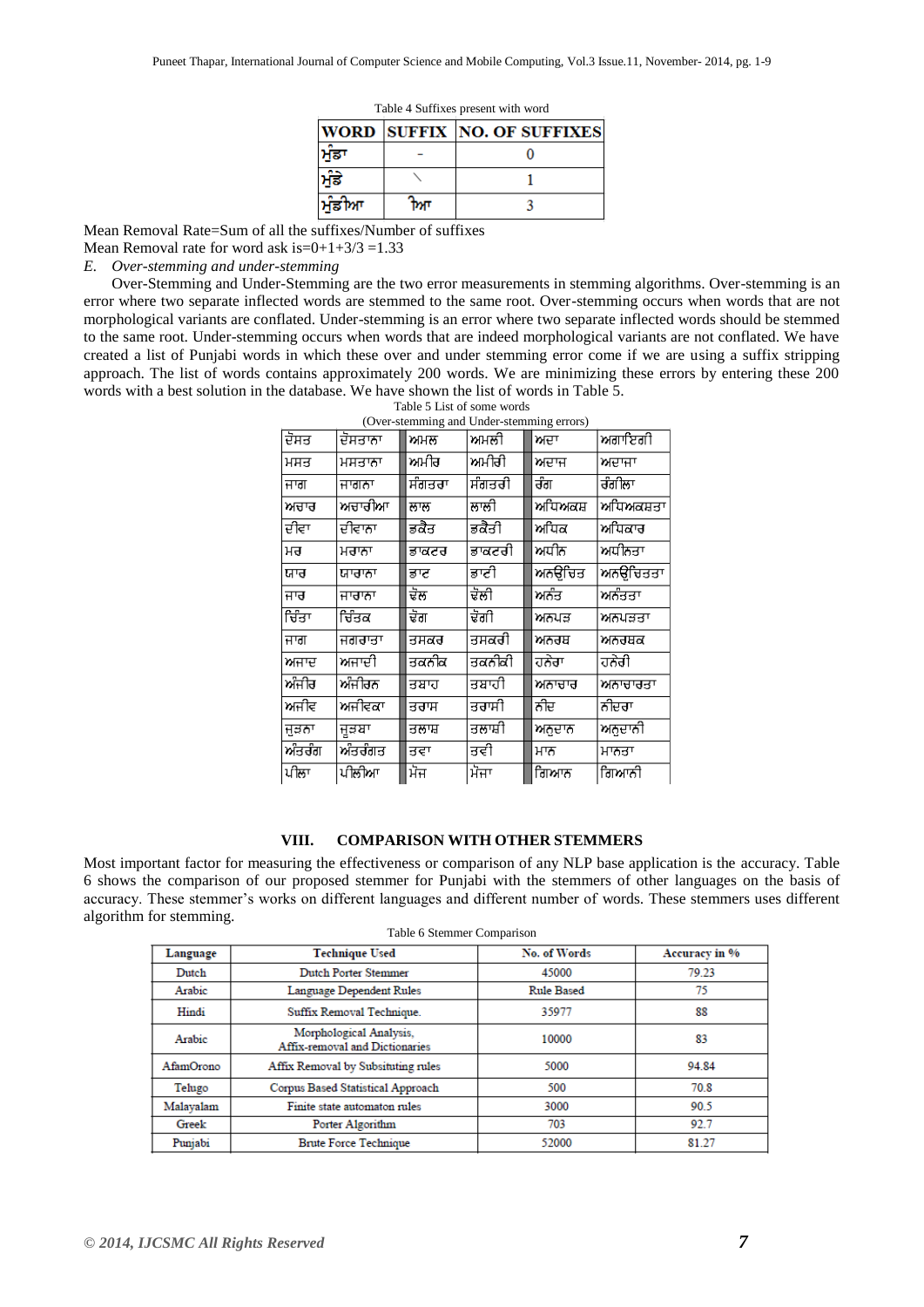We can measure accuracy very well whenever we are working on the database of words. When we are using rule base strategies and suffix stripping approaches then we will measure the accuracy in terms of over stemming and under-stemming errors. Suffix stripping approaches also gives accuracy whenever we are entering a countable amount of words.

#### **IX.CONCLUSION AND FUTURE SCOPE**

Our stemmer works for Punjabi and this is a simplified version of stemmer. Naive technique requires no preprocessing of text before stemming a word. It basically emphasizes on Naive techniques. Naive technique emphasis on the word to be found in the database. There is a very little influence of suffix stripping algorithm in our stemmer. There is a problem of over-stemming and under-stemming comes under suffix stripping approach. We can also do suffix substitution with suffix stripping to avoid the problem of over stemming and under-stemming. We have tested our system by creating groups of person. In which we have created 10 to 15 people in a group. Each group has different number of words to test. They tested their words and each group have calculates different accuracy. Here the accuracy depends on the accurate words to be stemmed. Some groups find out the simple words and other finds out the complex words to stem, therefore their accuracy differs. Our recommendation about this is that we have created a big database. It consumes lot of time. Accuracy depends on the size of the database. More words more accuracy. Big database also requires huge amount of storage capacity. Future scope of our research work is that we can create stemmer for Punjabi by using some other stemming algorithm. We can also increase the accuracy of stemmer by maximizing size of database. We can also compare the accuracy of our stemmer with other stemmers.

# **REFERENCES**

- [1] David A Hull Gregory Grefenstette (1996)" A Detailed Analysis of English Stemming Algorithms "Rank Xerox research Centre 6 chemin day mauperutis, 38240 Melyanfrance,pp 1-16.
- [2] Julie Beth Lovins, (1968)"Development of a Stemming Algorithm\*"Mechanical Translation and Computational Linguistics, Vol No.11, Issue No.1, pp 22-31.
- [3] Ananthakrishnan Ramanathan and Durgesh D Rao(2003) "A Lightweight Stemmer for Hindi" In Proceedings of the 10th Conference of the European Chapter of the Association for Computational Linguistics (EACL), on Computatinal Linguistics for South Asian Languages (Budapest, Apr.) Workshop,pp 42-48.
- [4] Debela Tesfaye and Ermias Abebe (2010) " Designing a Rule Based Stemmer for Afaan Oromo Text" Iinternational Journal of Computer Linguistics, Vol. No.1, Issue No.2 , pp 1-11.
- [5] Tanja Gaustad and Goose Bauma (2000)"Accurate Stemming of Dutch for Text Classification" Language Computing. Vol No.45, Issue No. 1, pp 104-117.
- [6] M. Santosh Kumar and Kavi Narayana (2006)"Corpus Based Statistical approaches for stemming telugo" Journal of quantative linguistic, Vol. No.16, Issue No.1 ,pp 130-133.
- [7] Tuomo Korenius, Jorma Laurikkala, Kalervo Järvelin, Martti Juhola (2009) "Stemming and Lemmatization in the Clustering of Finnish Text Documents"Proceedings of 13th ACM international conference on information and knowledge management Vol. No. 45,Issue No. 6, pp 714-723.
- [8] Eiman Tamah Al-Shammari (2008)"KTOWARDS AN ERROR-FREE STEMMING" URL: www.iadis.net/dl/final\_uploads/200812R027.pdf, pp 160-163.
- [9] Payas Gupta (2006)"Stemmer for Indo-Aryan Languages: A survey" URL: www.mysmu.edu/phdis2008/payas.gupta.2008/papers/IS701.pdf.
- [10] Lily Suryana Indradjaja and Stephane Bressan (2003)"Automatic Learning of Stemming Rules for the Indonesian Language"In the Proceedings of the 17th Pacific Asia Conference, pp 62-68.
- [11] Vijay Sundar Ram R, Pattabhi R K Rao T and Sobha Lalitha Devi(2010) "Malayalam Stemmer "in Computational Linguistics Research Group Vol No. 14, issue No. 3, pp 130-137.
- [12] Mudassar M. Majgaonker and Tanveer J Siddiqui (2010) "Discovering suffixes: A Case Study for MarathiLanguage" (IJCSE) International Journal on Computer Science and Engineering Vol. No. 02, Issue No. 08, pp 2716-2720.
- [13] Haidar Harmani, Walid Keirouz, & Saeed Raheel (2006) "A rule base extensible stemmer for Information retrieval with application to Arabic" The international Arab journal of information technology, Vol No.3, Issue No.3, pp 265-272.
- [14] Abduelbaset M. GOoweder, Husien A. Alhammi , Tarik Rashed,and Abdulsalam Musrati " A Hybrid Method for Stemming Arabic Text " Journal of computer Science,URL:http://eref.uqu.edu.sa/files/eref2/folder6/f181.pdf.
- [15] Georgios Ntais (2006)"Development of a Stemmer for the Greek Language"Department of Computer and Systems SciencesMaster Thesis at Stockholm University / Royal Institute of Technology, pp1-40.
- [16] [www.wikipedia.com](http://www.wikipedia.com/)
- [17] M.F Porter (1980)" An algorithm for suffix stripping" Published in Program, Vol No.14, Issue No.3, pp 130- 137,URL:http://www.cs.odu.edu/~jbollen/IR04/readings/readings5.pdf.